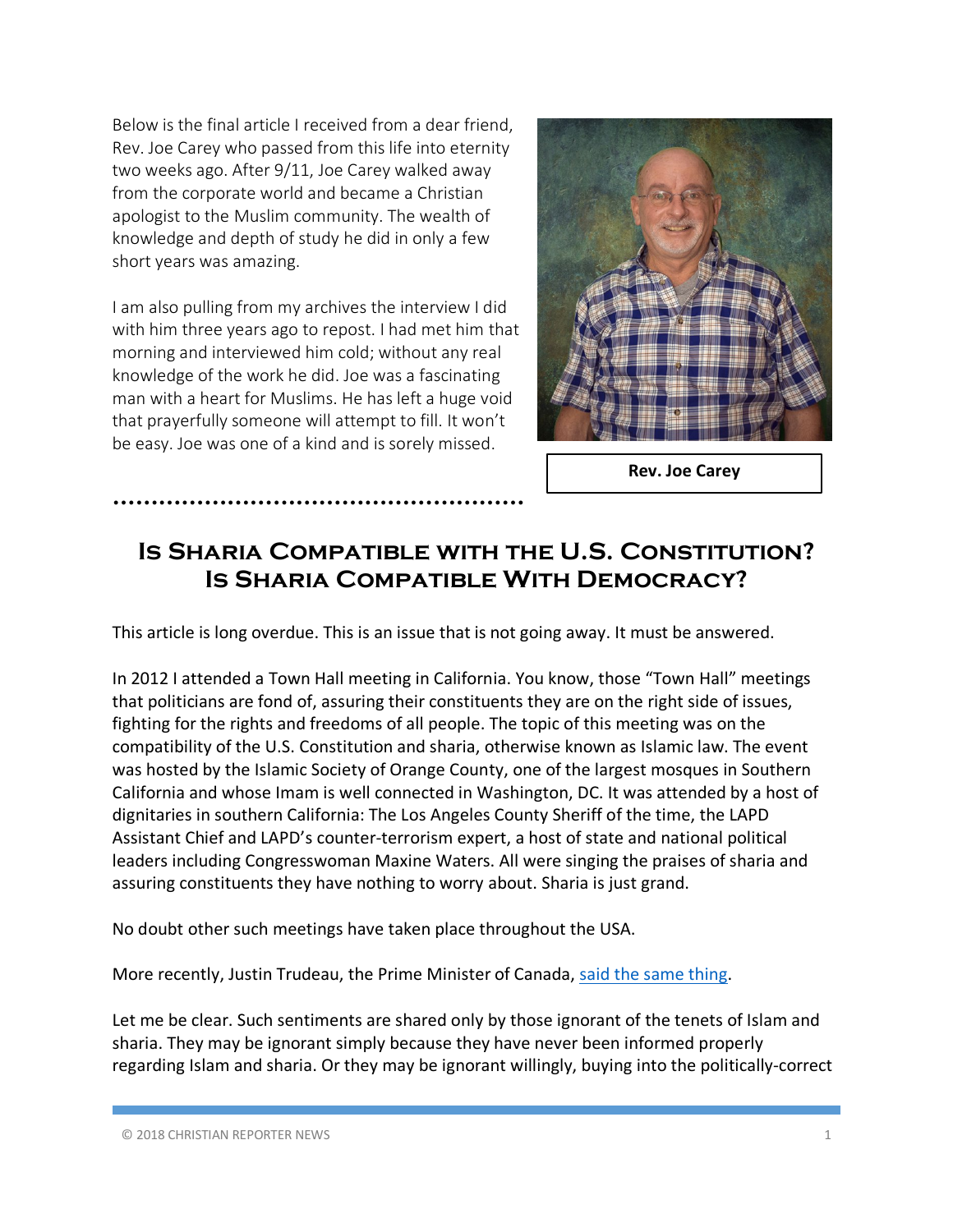charged multi-culturalism view that permeates society today. But the bottom line: such views are ignorant, misleading, and dangerous.

This article will lay to rest any and all such ignorant notions. I will serve as the source of information lacking in those who hold this view. Feel free to share this article with the uninformed and ignorant.

#### WHAT IS SHARIA?

Before we can answer the question about the compatibility between sharia and our Constitution, we first need to define what sharia is exactly.

The word 'sharia' simply means 'the path.' But in Islamic theology it isn't just any path. It is said to be the straight path of guidance given by Allah via the Qur'an. But one can only know how to follow the path of guidance by following the example of Muhammad. In essence, Muhammad's life was a real-time commentary on the proper interpretation of the Qur'an, so to follow the Qur'an's guidance, one follows the example Muhammad set by his words and actions. The key verse in the Qur'an is Sura 33:21 which says, "Ye have indeed in the Messenger of Allah a beautiful pattern (of conduct) for any one whose hope is in Allah and the Final Day, and who engages much in the Praise of Allah." In other words, any Muslim who hopes to achieve paradise on that final day must emulate Muhammad to the best of his ability.

What Muhammad said or did in various circumstances are recorded in volumes of traditions known collectively as hadith. There are various collections of hadith, each known by the individual who compiled the traditions. For Sunni Muslims the two most authoritative hadith collections are by al-Bukhari and Imam Muslim.

Thus, all of sharia is based on what Muhammad said, acted upon, or gave either explicit or implicit permission to do. Sharia is Muhammad, Muhammad is the living commentary on the Qur'an. And the Qur'an is the literal Word of God to Muslims. Thus, sharia is the set of rules and regulations specified by Muhammad who interpreted the Qur'an for mankind. One can only obey the Qur'an by following sharia.

All Muslims adhere to sharia. They must. To separate sharia from Islam is impossible. Islam is sharia; sharia is Islam. In fact, a few years back when Tennessee was having a debate about an anti-sharia state law, a prominent Muslim attorney in Dearborn observed, "Islam is sharia; sharia is Islam. The two cannot be separated, and thus Tennessee's law is unconstitutional because it is an attack on a religion protected by the First Amendment." Note what he said: To take a stand against sharia is equivalent to standing against Islam. Thus, for all Muslims, observing sharia is an integral part of the practice of Islam.

### SHARIA AND THE CONSTITUTION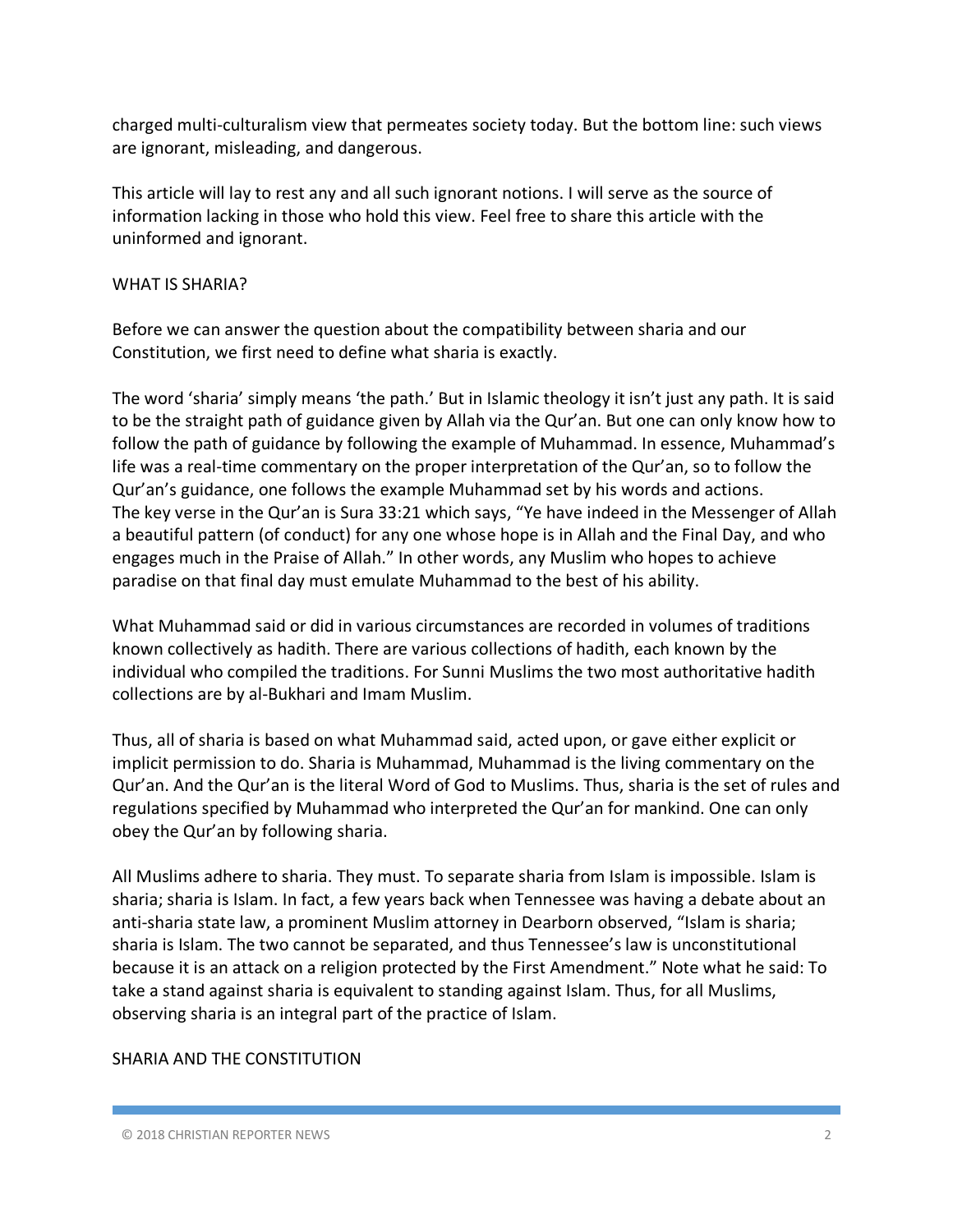The best way to approach this subject is by way of compare and contrast. In viewing sharia by way of a well-known document accepted by a majority of Islamic nations and contrasting that with another well-known document accepted by a majority of the free world and which also forms the basis of our Constitution, one can quickly and easily see that sharia and our Constitution are at odds with one another in nearly every area of interest.

The two documents we will examine and compare are the UN Declaration on Human rights and the Cairo Declaration on Human Rights in Islam.

### UN Declaration on Human Rights

Also known as the Universal Declaration of Human rights, it was adopted in 1948 by most nations but encountered opposition by Islamic nations, most notably Saudi Arabia, which claimed it violated sharia. There are several articles which contravene Islam.

• SLAVERY. UN Article 4 prohibits slavery. Article 4 reads, "No one shall be held in slavery or servitude; slavery and the slave trade shall be prohibited in all their forms."

Although slavery was not illegal when the US Constitution was first written, the  $13<sup>th</sup>$ amendment outlawed the practice. Amendment 13 reads, "Neither slavery nor involuntary servitude, except as a punishment for crime whereof the party shall have been duly convicted, shall exist within the United States, or any place subject to their jurisdiction."

There has never been an abolition movement in Islam, because the Qur'an and hadith contain rules for slaves, their rights, and the slave trade, so that the non-slave status is in itself not a 'Human Right.' Slaves include Christians, even today. Muhammad himself owned slaves and endorsed slavery, so to outlaw slavery would be deemed un-Islamic.

• CRUEL PUNISHMENT. UN Article 5 reads, "No one shall be subjected to torture or to cruel, inhuman or degrading treatment or punishment."

The US Constitution has similar wording in Amendment 8 which reads, "Excessive bail shall not be required, nor excessive fines imposed, nor cruel and unusual punishments inflicted."

Yet sharia prescribes such inhumane punishment as normative for Muslims. Stoning to death for adultery is common in many Islamic nations today and is carried out routinely. Sharia requires the amputation of the hand of a thief in accordance with the Qur'an. Trouble makers who "cause mischief in the land" are to have a foot and hand on opposing sides amputated. Homosexuals are stoned to death or hanged. In Saudi Arabia, one well paid government job is a professional who beheads others for a variety of crimes, again in full accordance with sharia.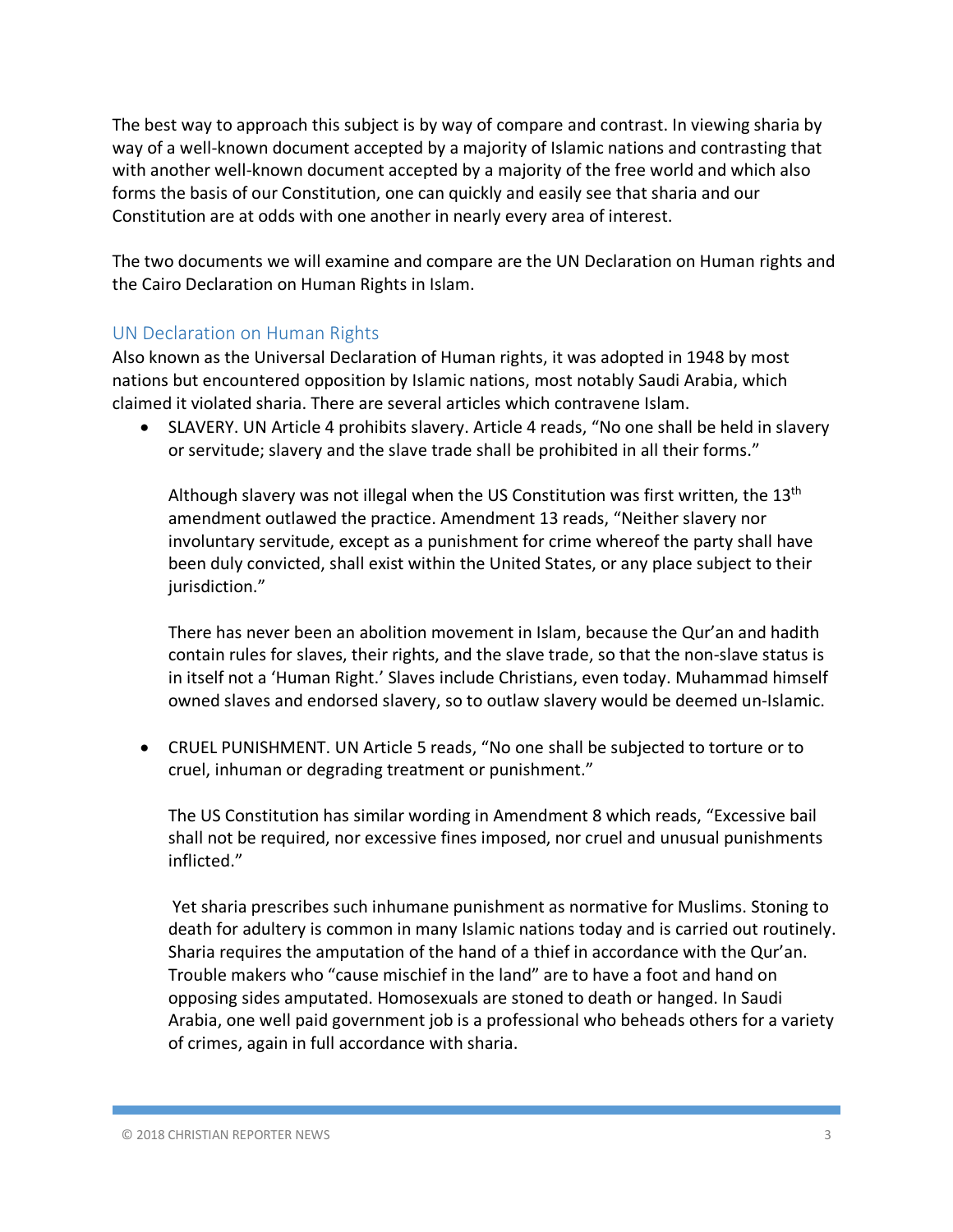• EQUALITY. UN Article 7 reads, "All are equal before the law and are entitled without any discrimination to equal protection of the law."

Equality under the law has always been a hallmark of American culture and law, though in practice discrimination still exists in certain areas. However, the goal has always been equality, regardless of gender, race, religion, etc. The Declaration of Independence begins with these words: "We hold these truths to be self-evident, that all men are created equal, that they are endowed by their Creator with certain unalienable Rights, that among these are Life, Liberty and the pursuit of Happiness." The 15<sup>th</sup> Amendment erased race as a barrier to voting and the 19<sup>th</sup> Amendment erased gender as a barrier to voting. Equality for all is what the American legal system strives to achieve.

Not so in Islam. According to sharia the testimony of a non-Muslim is not valid against a Muslim in a court of law. A woman's testimony is equal to one half that of a man. Females receive one-half the inheritance of a similarly situated male. Non-Muslims living in a majority Islamic society are ascribed the role of a "dhimmi" – a second class citizen with few rights and little protection under the law.

• FAIR TRIAL. UN Article 10 reads, "Everyone is entitled in full equality to a fair and public hearing by an independent and impartial tribunal, in the determination of his rights and obligations and of any criminal charge against him."

Amendment 6 to the US Constitution says, "In all criminal prosecutions, the accused shall enjoy the right to a speedy and public trial, by an impartial jury of the State and district wherein the crime shall have been committed, which district shall have been previously ascertained by law, and to be informed of the nature and cause of the accusation; to be confronted with the witnesses against him; to have compulsory process for obtaining witnesses in his favor, and to have the Assistance of Counsel for his defence."

The notion of a public hearing with full equality for all is absent in sharia. As we have already seen, the testimony of a non-Muslim is deemed invalid and inadmissible, so in an Islamic court the only testimony allowed is that of a Muslim, hardly fair and impartial. Moreover, any proceedings are conducted and adjudicated according to the dictates of sharia, with the Cairo Declaration on Human Rights in Islam being the bedrock. We will discuss the Cairo document below.

• MARRIAGE. UN Article 16 reads: Men and women of full age, without any limitation due to race, nationality or religion, have the right to marry and to found a family. They are entitled to equal rights as to marriage, during marriage and at its dissolution.

The right to marry in the US is not explicitly spelled out in the Constitution, but has always been interpreted and understood to fall within the general principle of a right to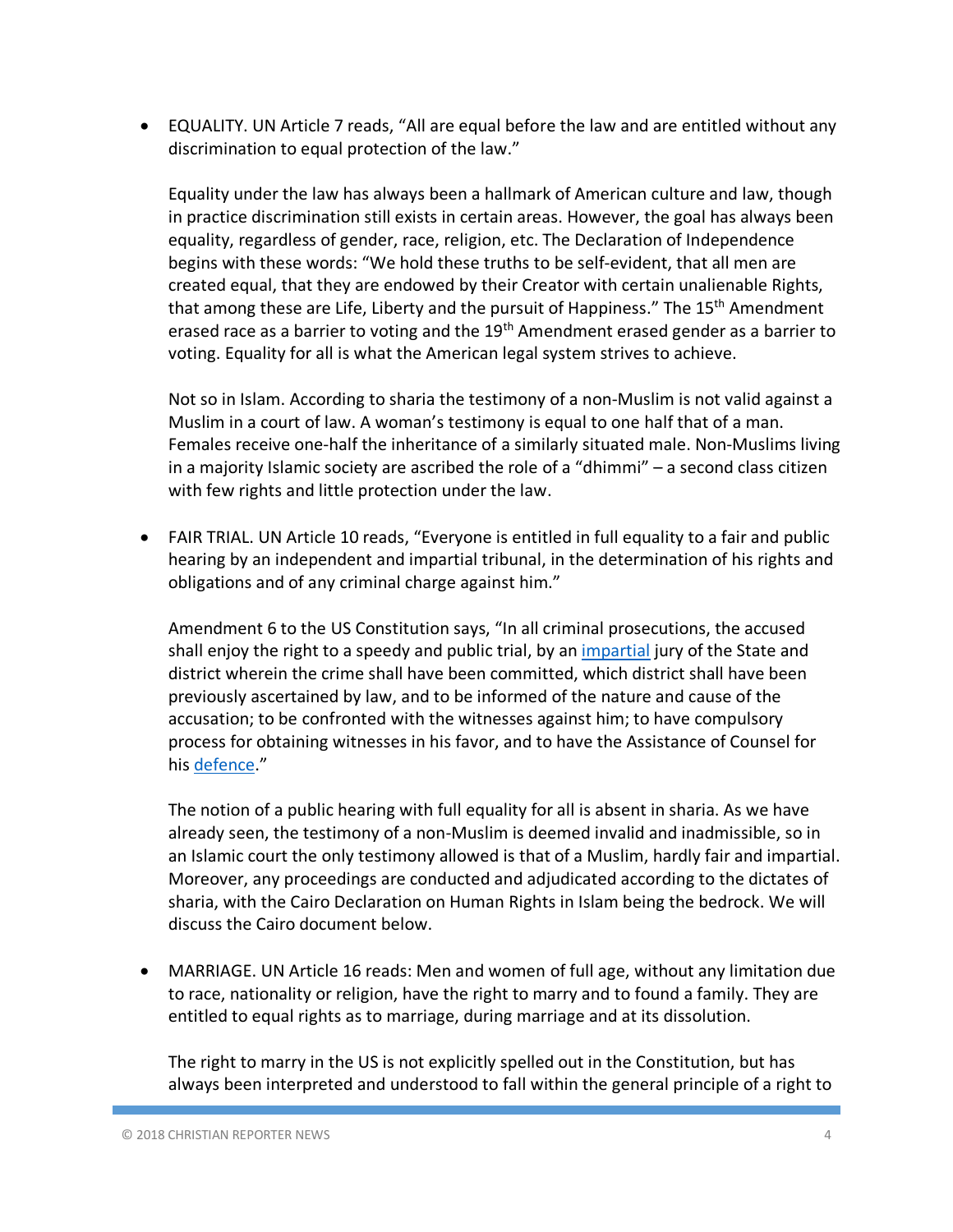liberty, real liberty. The Preamble to the Constitution says, "We the People of the United States, in Order to form a more perfect Union, establish Justice, insure domestic Tranquility, provide for the common defense, promote the general Welfare, and secure the Blessings of Liberty to ourselves and our Posterity, do ordain and establish this Constitution for the United States of America." And the Declaration of Independence includes this well-known statement regarding liberty: "We hold these truths to be selfevident, that all men are created equal, that they are endowed by their Creator with certain unalienable Rights, that among these are Life, Liberty and the pursuit of Happiness." Courts have upheld that both these phrases include equality in marriage of both spouses in the right to enter into the marriage covenant as well as the right of each party to terminate the marriage. And there are no restrictions placed on marriage between two people of a different religion or race, and even in recent times several states have no restrictions on marriage of two people of the same biological sex.

Yet sharia prohibits marriage between a Muslim woman and a non-Muslim man. A Muslim man may marry a Christian wife but not vice versa. Sharia also gives the man (but not the woman) an unconditional right to divorce. And sharia (and Islam) would never entertain marriage between two people of the same sex.

• RELIGIOUS FREEDOM. US Article 18 reads, "Everyone has the right to freedom of thought, conscience and religion; this right includes freedom to change his religion or belief, and freedom, either alone or in community with others and in public or private, to manifest his religion or belief in teaching, practice, worship and observance."

Freedom of religion and religious practice and identity is found in the  $1<sup>st</sup>$  Amendment to the Constitution, which reads in part, "Congress shall make no law respecting an establishment of religion, or prohibiting the free exercise thereof." American citizens are free to embrace any religion they desire with a wide latitude as to what constitutes "religion," are free to leave any religion, change from one religion to another, or have no religion at all. Nobody is born into a religion or assigned a religion at birth.

Sharia dictates that all children follow the religion of the father, even in mixed religious families with a Muslim father and Christian or Jewish mother. Children are automatically deemed Muslim at birth. "Freedom of religion" in sharia means one is free to embrace Islam freely, but one is never free to leave. Abandoning Islam is an automatic death penalty according to sharia and is carried out routinely in many nations governed by sharia.

• FREEDOM OF SPEECH. UN Article 19 says, "Everyone has the right to freedom of opinion and expression …"

The 1<sup>st</sup> Amendment of the Constitution says, "Congress shall make no law... abridging the freedom of speech…". Freedom of speech extends to expression not only with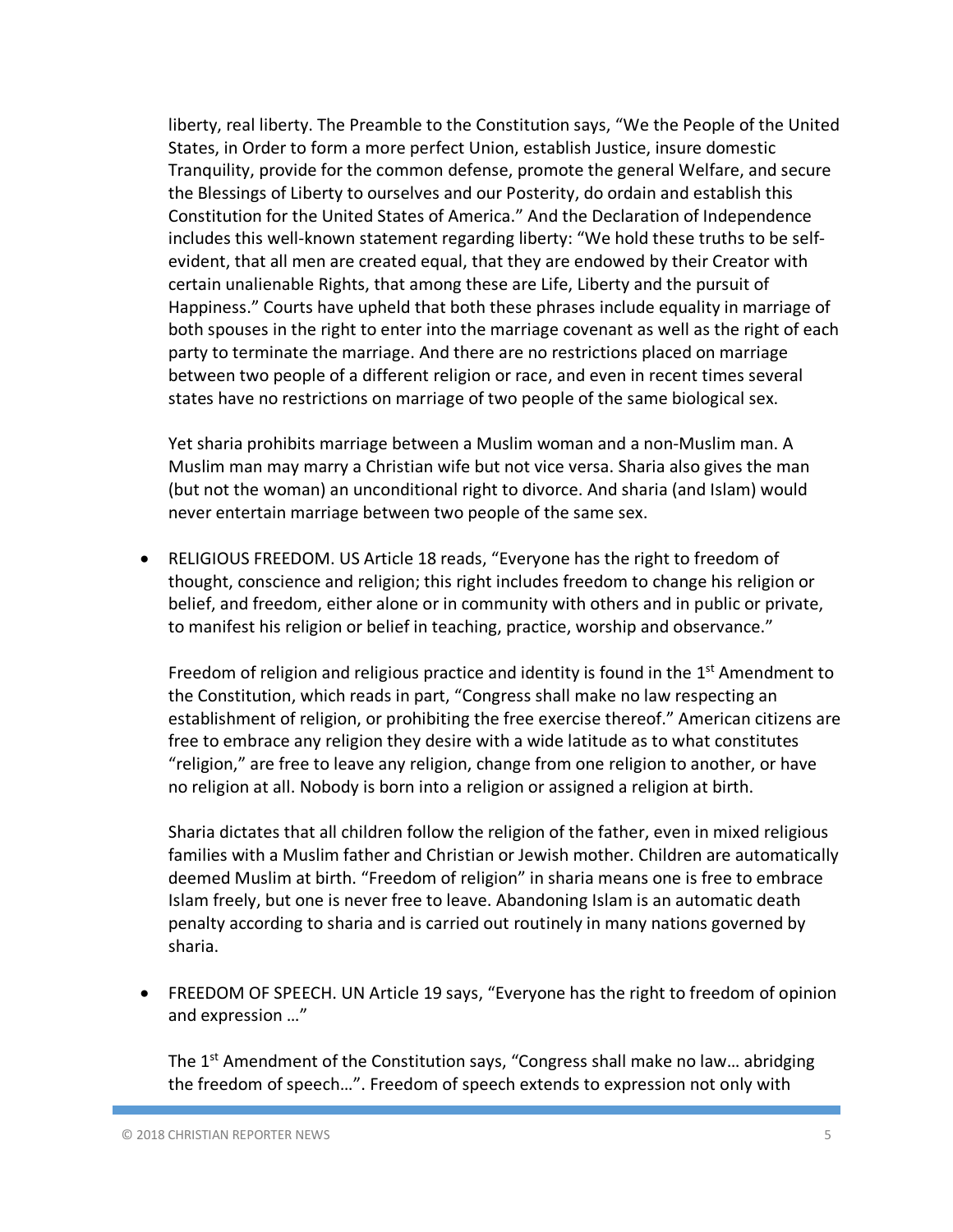verbal communication, but in art, writing, the media, and even in action.

Yet even very recent history has shown that certain forms of expression are forbidden by sharia. Non-Muslims (and even skeptic Muslims for that matter) who openly criticize Islam, Muhammad, or the Quran face severe punishment. The Islamic Republic of Pakistan, whose legal system is founded upon sharia, prescribes both fines and imprisonment for anyone who criticizes Muhammad. See section 295-C of Pakistan's penal code. And in accordance with sharia, the Organization of Islamic Conference (57 member Islamic nations) have been pursuing the adoption of UN Resolution 16/18 which prohibits defaming Islam in any way, including speech.

## Cairo Declaration on Human Right in Islam

The UN or Universal Declaration on Human Rights was deemed offensive to many Islamic nations, who failed to adopt it in 1948 when the rest of the world did so. Nations governed by sharia could not agree to the UN Declaration for the reasons I have already addressed.

In response, the Organization of Islamic Conference in 1990 crafted their response to the UN Declaration. They called it the Cairo Declaration on Human Rights in Islam and was named after the city in which several Islamic nations adopted the document as the basis for defining human rights. I will not detail here why the Cairo Declaration stands in opposition to the UN Declaration, and thus the US Constitution. The bulleted highlights below say all that needs to be said in this regard.

- It guarantees many of the same rights as the UDHR while at the same time reaffirming the inequalities inherent in Islamic law and tradition in terms of religion, religious conversion, gender, sexuality, political rights, and other aspects of contemporary society at odds with Islamic law and traditions.
- The Declaration starts by saying "All men are equal in terms of basic human dignity" (but not equal "human rights") …
- Both men and women are given the "right to marriage" regardless of their race, color, or nationality, but men and women are given unequal right to marry a non-Muslim, to marry more than one spouse or to divorce their spouse(s).
- Article 10 of the Declaration states: "Islam is the religion of unspoiled nature. It is prohibited to exercise any form of compulsion on man or to exploit his poverty or ignorance in order to convert him to another religion or to atheism." In other words, *no freedom of religion; either for one to convert out of Islam or for a Christian to share his faith with a Muslim*.
- Article 19 stipulates that there are no other crimes or punishments than those mentioned in the sharia, which include corporal punishment (whipping, amputation) and capital punishment by lapidation or decapitation. The right to hold public office can only be exercised in accordance with the sharia (i.e. a non-Muslim (including Christian) can never hold public office.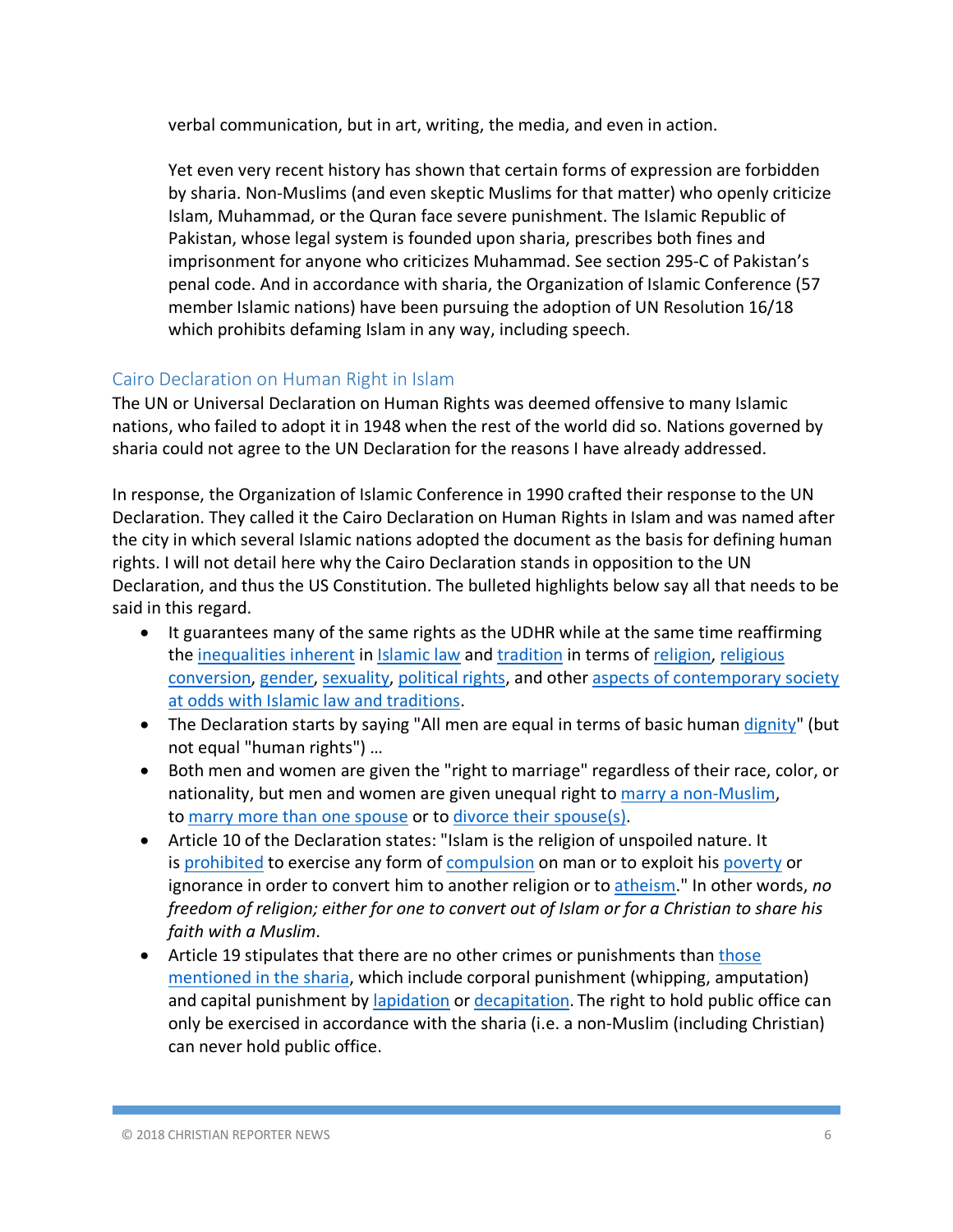- Article 22(a) of the Declaration states that "Everyone shall have the right to express his opinion freely in such manner as would not be contrary to the principles of the Shariah." In other words, freedom of speech is limited to sharia.
- 22(b) states that "Everyone shall have the right to advocate what is right, and propagate what is good, and warn against what is wrong and evil according to the norms of Islamic Shariah." According to former sharia lawyer Daniel Akbari in his book Honor Killing, enjoining good and forbidding what is evil is a characteristic that defines Muslims. It includes a right AND duty for individuals to enjoin good and forbid evil, using violence if necessary.
- 22(c) states: "Information is a vital necessity to society. It may not be exploited or misused in such a way as may violate sanctities and the *dignity of Prophets*, undermine moral and ethical values or disintegrate, corrupt or harm society, or *weaken its faith*." A Christian fulfilling his religious duty to share his faith would violate this section and lead to punishment. Moreover, and speech deemed to denigrate Muhammad will lead to punishment including imprisonment.
- Articles 24 and 25 state that all rights and freedoms mentioned are subject to the Islamic sharia, which is the declaration's sole source.

Moreover, nations which advocate sharia must be willing to embrace the following, which are allowed under sharia, in addition to what has already been mentioned.

- Corporal punishment of wives by husbands.
- Marriage of pre-pubescent girls to older men.
- Polygamy, with an allowance of up to four wives for any man.
- Honor killing of family members who bring shame.
- Muslims held to be of a higher social status than non-Muslims, including priority treatment (i.e. discrimination) in every area of life.

…………………………………………

I will cherish this final article from Rev. Joe Carey. May he rest in peace, while his earthly labor lives on through those he mentored, encouraged, and to whom he shared truth.

Until next time…

Kat Rowoldt

Christian Reporter News www.ChristianReporterNews.com If you enjoyed, please forward to a friend and share!